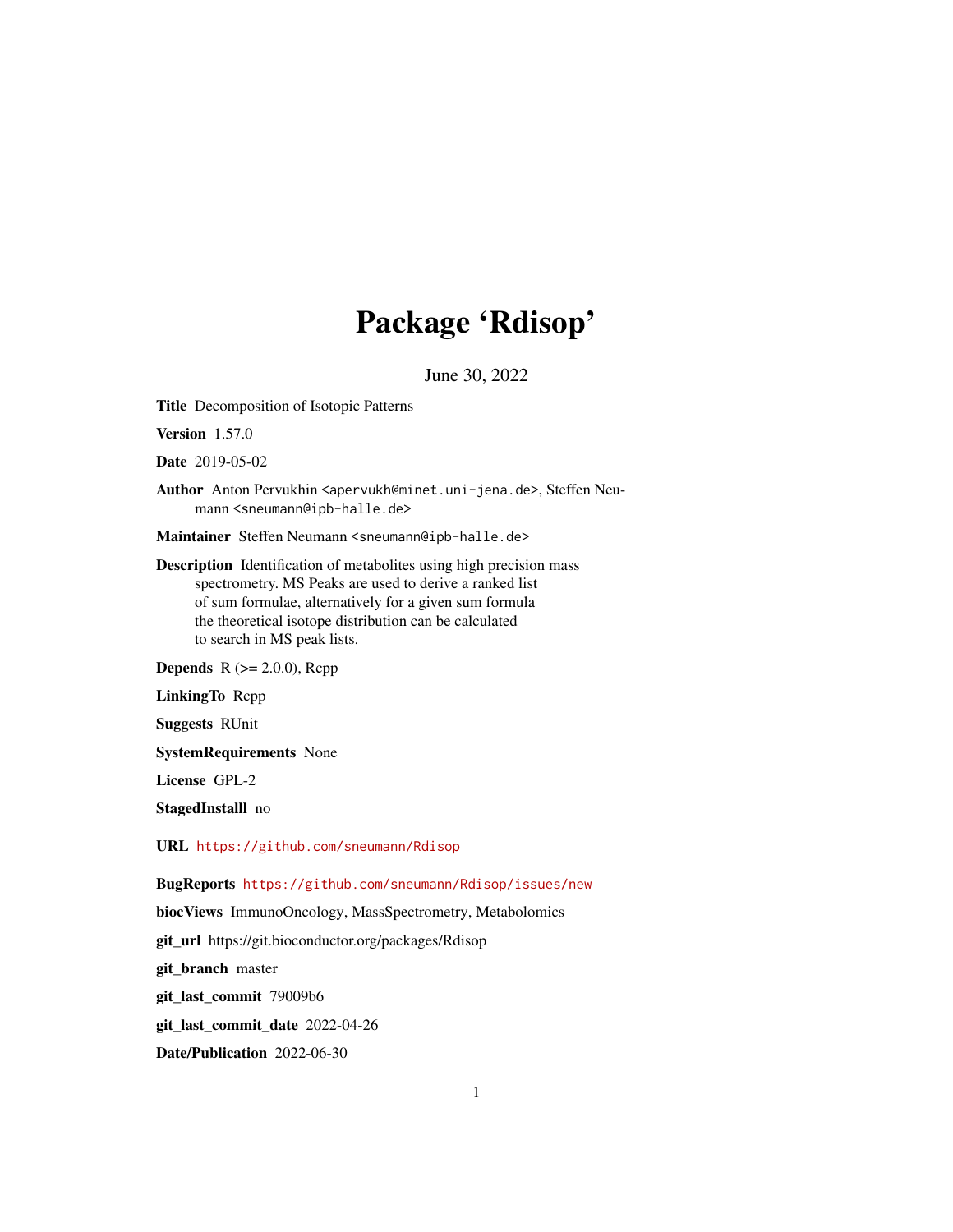### <span id="page-1-0"></span>R topics documented:

| Index |  |  |  |  |  |  |  |  |  |  |  |  |  |  |  |  | $\overline{\mathbf{S}}$ |
|-------|--|--|--|--|--|--|--|--|--|--|--|--|--|--|--|--|-------------------------|
|       |  |  |  |  |  |  |  |  |  |  |  |  |  |  |  |  |                         |
|       |  |  |  |  |  |  |  |  |  |  |  |  |  |  |  |  |                         |
|       |  |  |  |  |  |  |  |  |  |  |  |  |  |  |  |  |                         |
|       |  |  |  |  |  |  |  |  |  |  |  |  |  |  |  |  |                         |

addMolecules *Add/subtract sum formulae*

#### Description

Simple arithmetic modifications of sum formulae.

#### Usage

| addMolecules(formula1, formula2, elements = NULL, maxisotopes = 10) |  |  |  |
|---------------------------------------------------------------------|--|--|--|
| subMolecules(formula1, formula2, elements = NULL, maxisotopes = 10) |  |  |  |

#### Arguments

| formula1    | Sum formula                                                                     |
|-------------|---------------------------------------------------------------------------------|
| formula2    | Sum formula                                                                     |
| elements    | list of allowed chemical elements, defaults to full periodic system of elements |
| maxisotopes | maximum number of isotopes shown in the resulting molecules                     |

#### Details

addMolecules() adds the second argument to the first. subMolecules() subtracts the second argument from the first.

This can be useful to revert e.g. adduct/fragment formation found in ESI mass spectrometry, or to mimick simple chemical reactions. No chemical checks are performed.

#### Value

A list with the elements

| formula  | repeated sum formula                |
|----------|-------------------------------------|
| mass     | exact monoisotopic mass of molecule |
| score    | dummy value, always 1.0             |
| isotopes | a list of isotopes                  |

#### Author(s)

Steffen Neumann <sneumann@IPB-Halle.DE>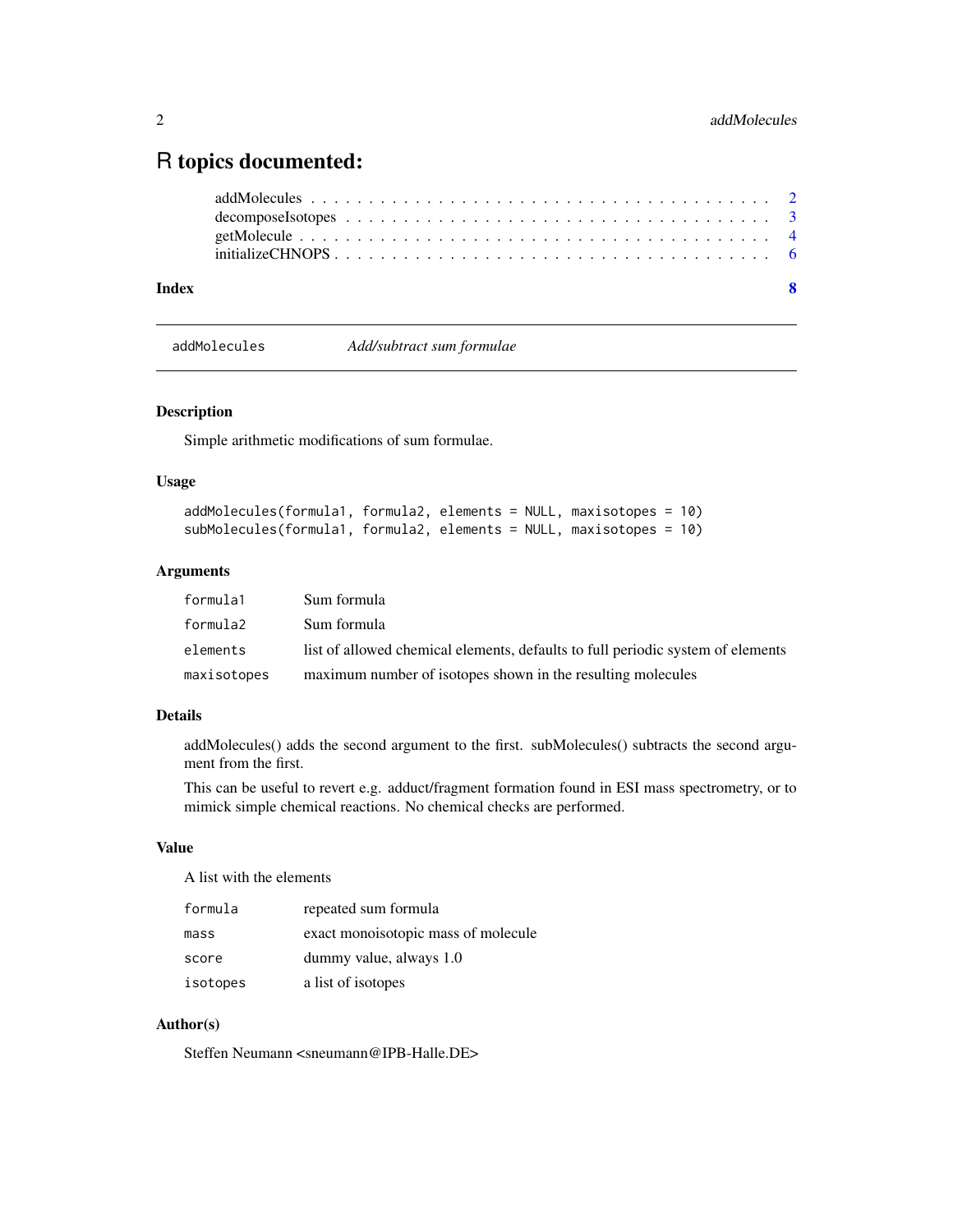#### <span id="page-2-0"></span>decomposeIsotopes 3

#### Examples

```
# For proton-Adduct of Ethanol:
subMolecules("C2H7O", "H")
```
decomposeIsotopes *Mass Decomposition of Isotope Patterns*

#### <span id="page-2-1"></span>Description

Calculate the elementary compositions from an exact Mass or Isotope Pattern, obtained e.g.\ by FTICR or TOF mass spectrometers

#### Usage

```
decomposeMass(mass, ppm=2.0, mzabs=0.0001, elements=NULL, filter=NULL,
z=0, maxisotopes = 10, minElements="C0", maxElements="C999999")
decomposeIsotopes(masses, intensities, ppm=2.0, mzabs=0.0001,
elements=NULL, filter=NULL, z=0, maxisotopes = 10, minElements="C0", maxElements="C999999")
isotopeScore(molecule, masses, intensities, elements = NULL, filter = NULL, z = 0)
```
#### **Arguments**

| mass                     | A single exact mass (or m/z value)                                                                |
|--------------------------|---------------------------------------------------------------------------------------------------|
| masses                   | A vector of masses (or m/z values) of an isotope cluster                                          |
| intensities              | Abolute or relative intensities of the masses peaks                                               |
| ppm                      | allowed deviation of hypotheses from given mass                                                   |
| mzabs                    | absolute deviation in dalton (mzabs and ppm will be added)                                        |
| z                        | charge z of m/z peaks for calculation of real mass. 0 is for auto-detection                       |
| maxisotopes              | maximum number of isotopes shown in the resulting molecules                                       |
| elements                 | list of allowed chemical elements, defaults to CHNOPS                                             |
| minElements, maxElements |                                                                                                   |
|                          | Molecular formulas, which contain lower and upper boundaries of allowed for-<br>mula respectively |
| filter                   | NYI, will be a selection of DU, DBE and Nitrogen rules                                            |
| molecule                 | a molecule as obtained from getMolecule() or decomposeMass / decomposeIso-<br>topes               |

#### Details

Sum formulas are calculated which explain the given mass or isotope pattern.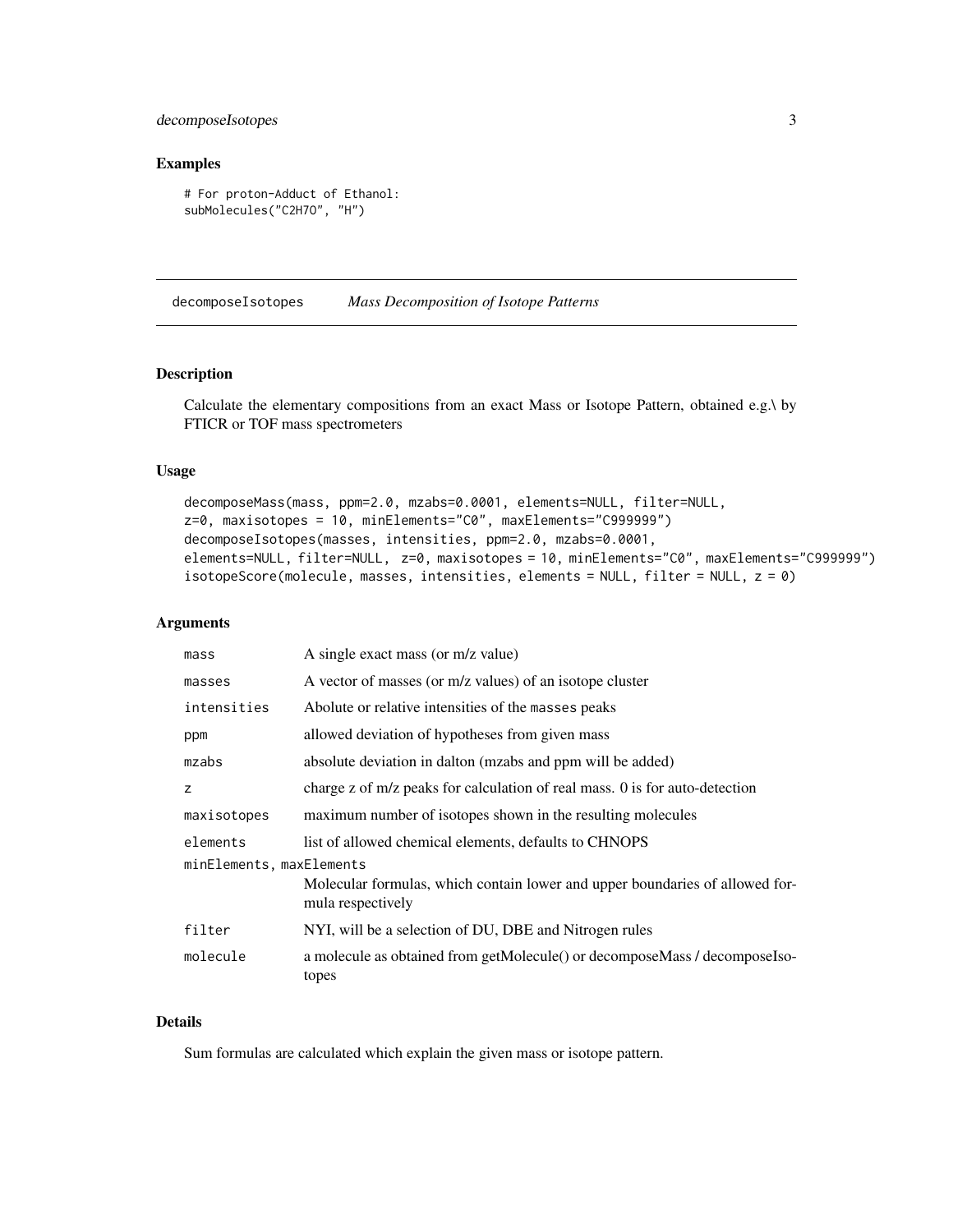#### <span id="page-3-0"></span>Value

A list of molecules, which contain the sub-lists

| formula  | potential formulae                    |
|----------|---------------------------------------|
| mass     | exact monoisotopic mass of hypothesis |
| score    | calculated score                      |
| isotopes | a list of isotopes                    |

#### Author(s)

Steffen Neumann <sneumann@IPB-Halle.DE>

#### References

For a description of the underlying IMS see: see citation("Rdisop")

#### See Also

[decomposeMass](#page-2-1)

#### Examples

```
# For Glutamate:
decomposeIsotopes(c(147.0529,148.0563), c(100.0,5.561173))
```
<span id="page-3-1"></span>

| getMolecule | Calculate mass and isotope information for a molecule given as sum |
|-------------|--------------------------------------------------------------------|
|             | formula                                                            |

#### Description

Parse the sum formula and calculate the theoretical exact mass and the isotope distribution.

#### Usage

```
getMolecule(formula, elements = NULL, z = 0, maxisotopes = 10)
getMass(molecule)
getFormula(molecule)
getIsotope(molecule, index)
getScore(molecule)
getValid(molecule)
```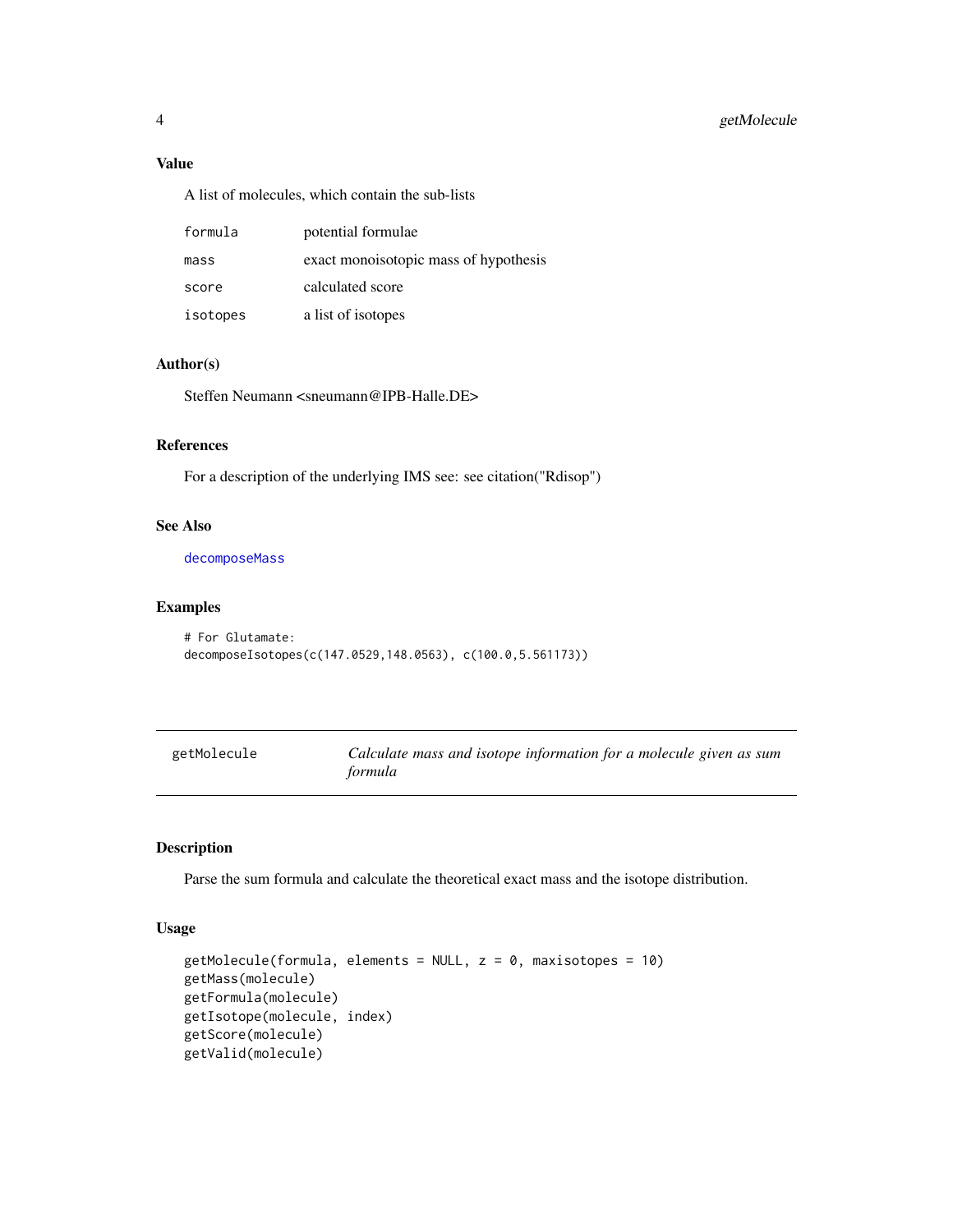#### getMolecule 5

#### Arguments

| formula     | Sum formula                                                                                                     |
|-------------|-----------------------------------------------------------------------------------------------------------------|
| elements    | list of allowed chemical elements, defaults to full periodic system of elements                                 |
| z           | charge z of molecule for exact mass calculation                                                                 |
| maxisotopes | maximum number of isotopes shown in the resulting molecules                                                     |
| molecule    | an initialized molecule as returned by getMolecule() or the decomposeMass()<br>and decomposeIsotope() functions |
| index       | return the n-th isotope mass/abundance pair of the molecule                                                     |

#### Details

getMolecule() Parse the sum formula and calculate the theoretical exact monoisotopic mass and the isotope distribution. For a given element, return the different mass values.

#### Value

getMolecule: A list with the elements

| formula  | repeated sum formula                                               |
|----------|--------------------------------------------------------------------|
| mass     | exact monoisotopic mass of molecule                                |
| score    | probability, for given molecules a dummy value which is always 1.0 |
| valid    | result of neutrogen rule check                                     |
| isotopes | a list of isotopes                                                 |

getMass, getFormula and getScore: return the mass of the molecule as string or real value

#### Author(s)

Steffen Neumann <sneumann@IPB-Halle.DE>

#### References

For a description of the underlying IMS see: see citation("Rdisop")

#### Examples

```
# For Ethanol:
getMolecule("C2H6O")
```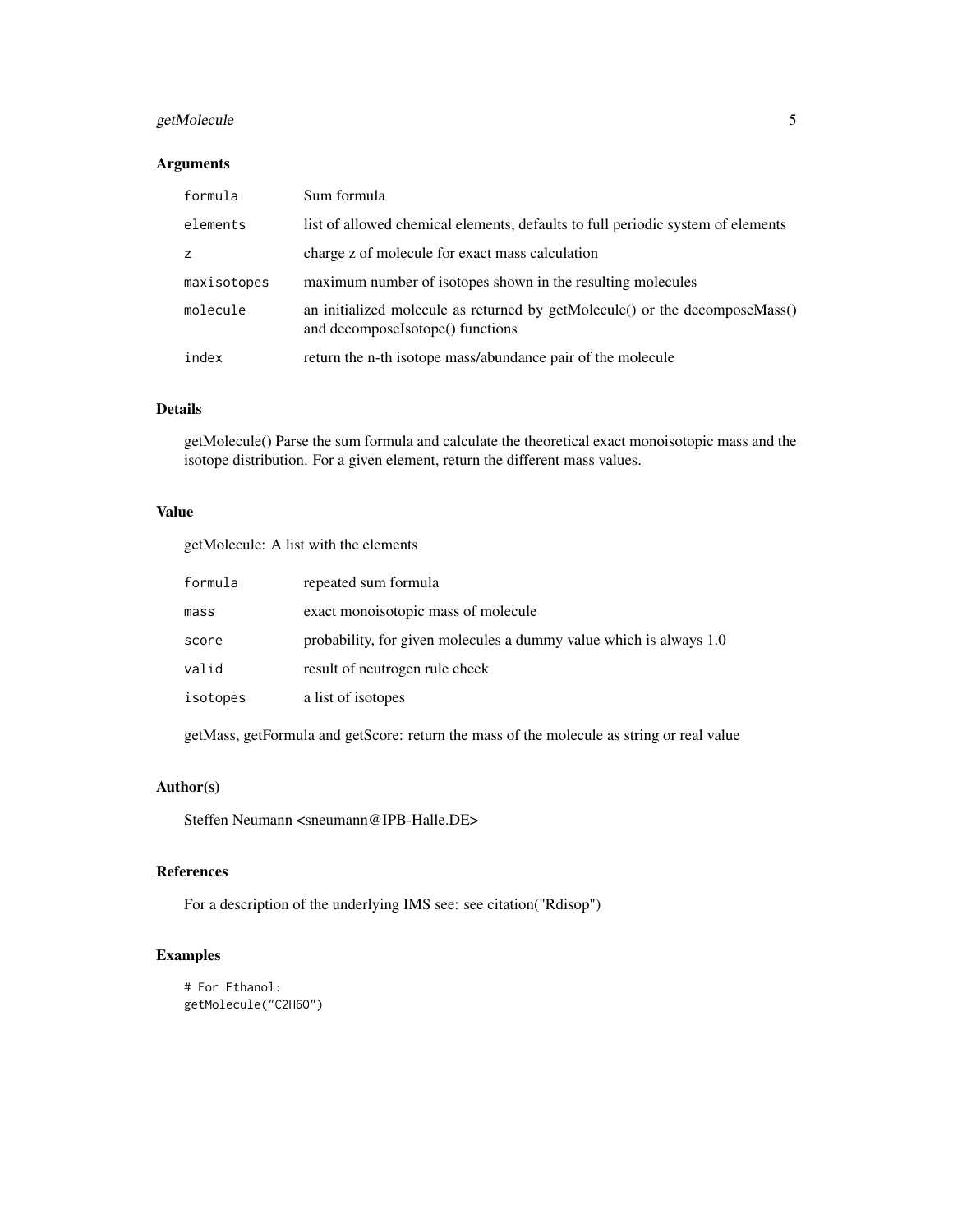<span id="page-5-0"></span>

#### Description

Initialize the information about name, mass and isotopes. To reduce the number of decomposition hypotheses, subsets of elements can be created.

#### Usage

```
initializeCHNOPS()
initializeCHNOPSMgKCaFe()
initializePSE()
initializeElements(names)
```
#### Arguments

names vector of element names within PSE

#### Details

These functions return full, pre-defined or user-defined (sub-) lists of elements.

#### Value

A list with the elements

| name    | repeated sum formula     |
|---------|--------------------------|
| mass    | nominal mass of molecule |
| isotope | a list of isotopes       |

The initializeCharges() is special, since it allows to parse charges such as getMolecule("H3O+", elements=c(initializeCHNOPS(),initializeCharges()))

#### Author(s)

Steffen Neumann <sneumann@IPB-Halle.DE>

#### References

For a description of the underlying IMS see: see citation("Rdisop") Isotope patterns obtained through wikipedia.org

#### See Also

[getMolecule](#page-3-1)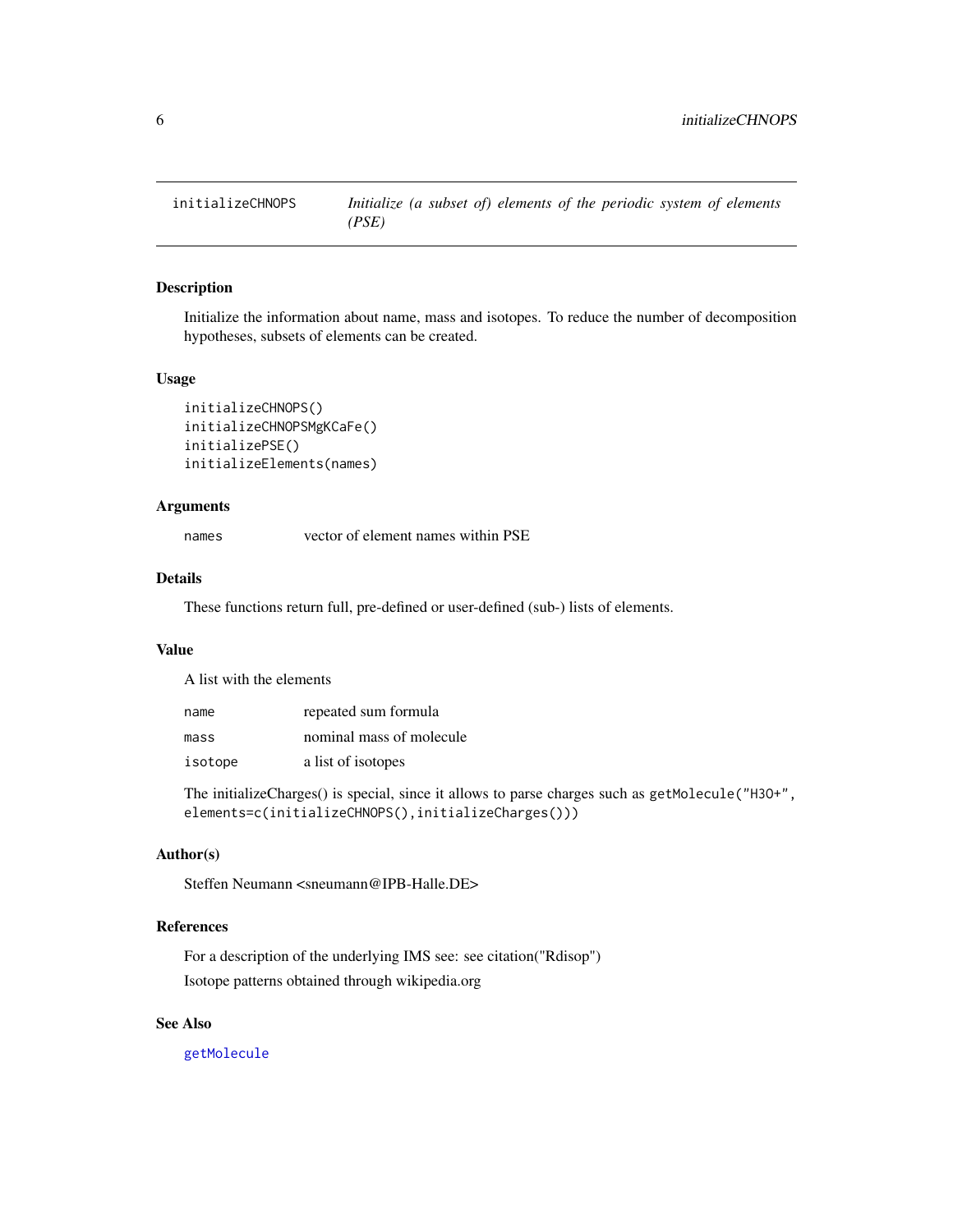#### initializeCHNOPS

#### Examples

# For Ethanol: elements <- initializeCHNOPS()